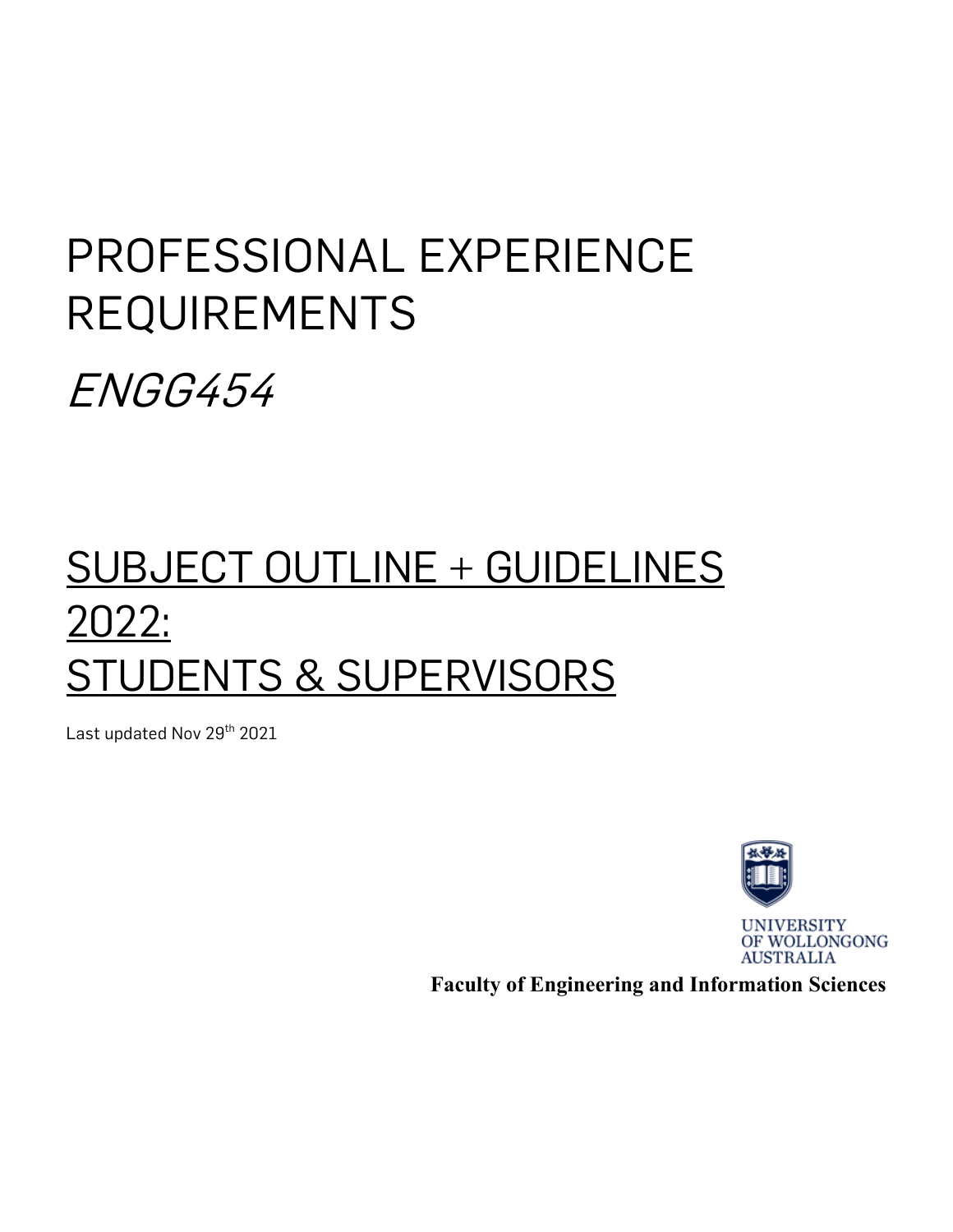# PROFESSIONAL EXPERIENCE REQUIREMENTS

#### **INTRODUCTION**

As a requirement for the Bachelor of Engineering (Honours) suite of degrees, students are required to obtain at least twelve (12) weeks of approved professional experience in a relevant industry during their course and submit a report to a satisfactory standard (based on the marking guide on page 9).

Students are highly encouraged to commence planning for their professional experience in their first year. It is preferable that candidates undertake this requirement during the summer recess and should be completed at the latest between the third and fourth years of the BE(Hons) degree.

Students should enrol in ENGG454 the session before undertaking 12 weeks full time or equivalent of professional experience. Students need to have nominated a major engineering discipline in SOLS; this will decide your placement group in EIS PEXs. Please check with your discipline coordinator if your professional experience will be multi-discipline, for example, a material student seeking training not only in material but also mechanical, mechatronics, management, or civil.

Exemption from the Professional Experience requirement will be given to students who have passed one or more of the Professional Option subjects (refer to the professional experience coordinator for details).

Note: If a student is unable to obtain twelve weeks continuous employment, a number of shorter periods (totalling at least 12 weeks full time or equivalent) is acceptable. In this case one report covering all periods is required.

If students do not complete their placement or submit the report by the end of the enrolled session, a grade of IPC (In Progress Coursework) will be incurred until the subject is completed and the required report is submitted and marked as satisfactory. All "Satisfactory" grades will be enacted on the same day that results are released each session. IMPORTANT: Students will not be required to re-enroll in ENGG454. Access to EIS PEXs and the Moodle site will remain for the duration until you are awarded a Satisfactory or Unsatisfactory grade.

#### ENGG454 MOODLE SITE

Please access the Moodle site for important information <https://moodle.uowplatform.edu.au/course/view.php?id=30515>

#### EIS PEXs (Professional Experience system)

All students enrolled in ENGG454 are automatically added to the EIS PEXs system. Access the system using this link, and log on using your UOW username and password. <https://studentplacement.uow.edu.au/SoniaOnline/School.aspx?SchoolId=11>

#### **ENOUIRIES**

All enquiries must be directed to the appropriate professional experience coordinator for your discipline, whose name will be posted on the home page once you log onto EIS PEXs.

#### OBJECTIVES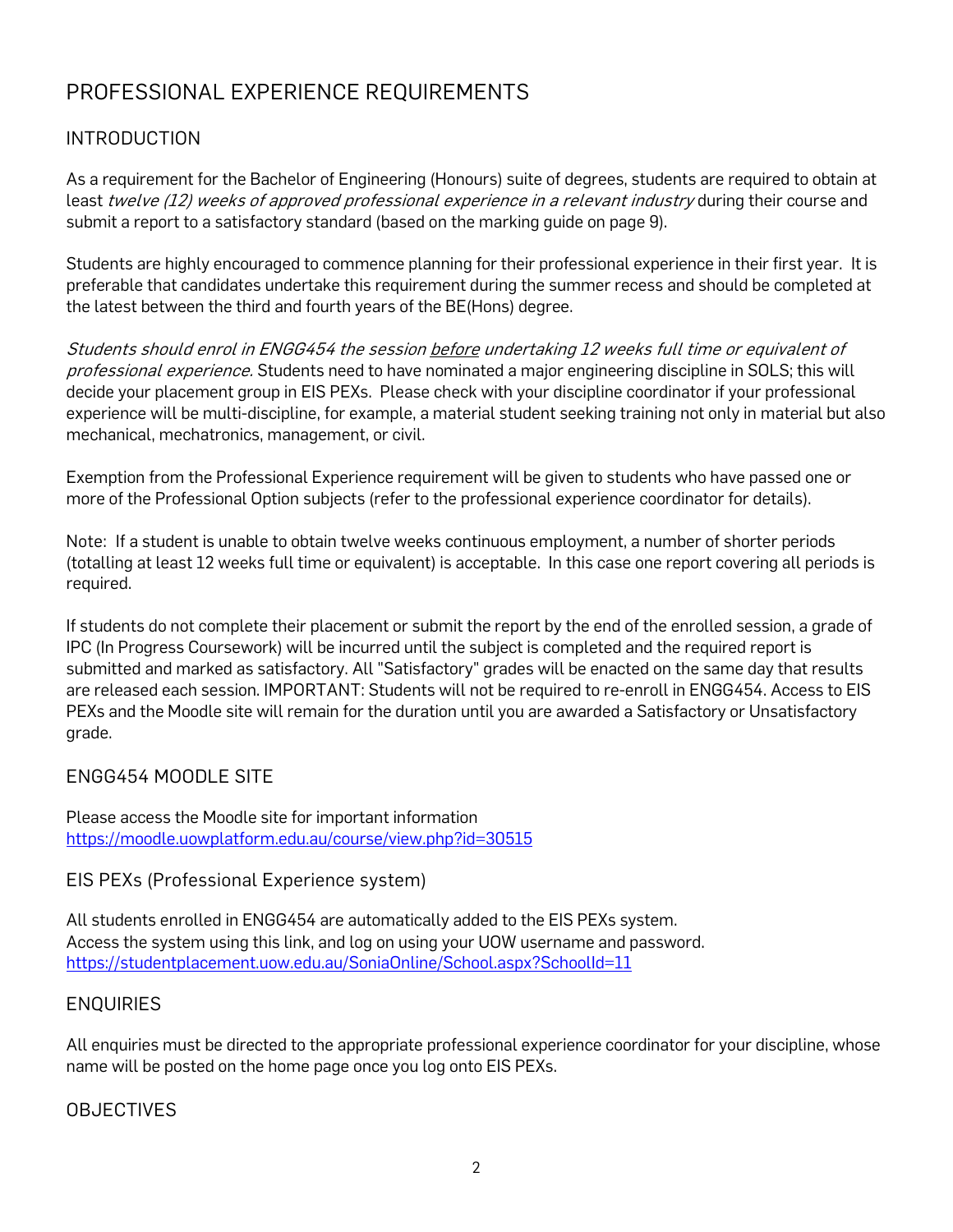The objectives of undertaking this experience is to:-

- Expose the student to an industrial/technical environment in order to appreciate the various activities associated with engineering in industry;
- Allow the student to observe and undertake tasks in practical aspects of investigation, design and construction of engineering works as a complement to theoretical studies;
- Instil confidence in the student to take up positions that require responsibility, motivation, decision making and communication with other people in the market place; and
- Facilitate recognition of the degree by professional bodies such as the Institution of Engineers, Australia.

#### EMPLOYMENT

It is the student's own responsibility to make every possible effort to obtain employment by either:

- contacting various industries and companies
- submitting applications in response to advertisements that appear on Discipline or Faculty of Engineering and Information Sciences Notice Boards, and in the Internship Opportunities section of the Moodle site.

Students are advised to seek employment well in advance to ensure the approval process is completed before employment commences.

#### ENROLMENT AND PLACEMENT GROUPS

Students can enrol in Autumn, Spring, or Annual session for ENGG454. In EIS PEXs there is 1 placement group each year. Students are assigned to a placement group based on their major engineering discipline.

#### SUMMARY OF PROCESS

These steps summarise the process, starting with student enrolment and finishing with the discipline coordinator marking the student's final report. The different roles are:

- Student
- Discipline Coordinator
- Organisation Mentor
- School Admin
- UOW Finance
- 1. Student enrols in ENGG454 and ensures a major engineering discipline has been nominated for their course.
- 2. Student added to Placement group for their discipline, according to their nominated major in EIS PEXs.
- 3. Student seeks potential employment opportunities and secures a position with an organisation.
- 4. Student receives Welcome to ENGG454 email after placement group start date.
- 5. Student completes EEO online modules and submits EEO Check in EIS PEXs.
- 6. Student receives email with a link to an online form asking to nominate either Paid or Unpaid professional experience after discussions with organisation.
- 7. Student receives email with the nominated Paid Work Experience Application or Unpaid Work Experience Application form.
- 8. Student completes and submits Paid Work Experience Application or Unpaid Work Experience Application Form.
- 9. Discipline Coordinator receives email with a link to the application form and either:
	- a. Accepts professional experience application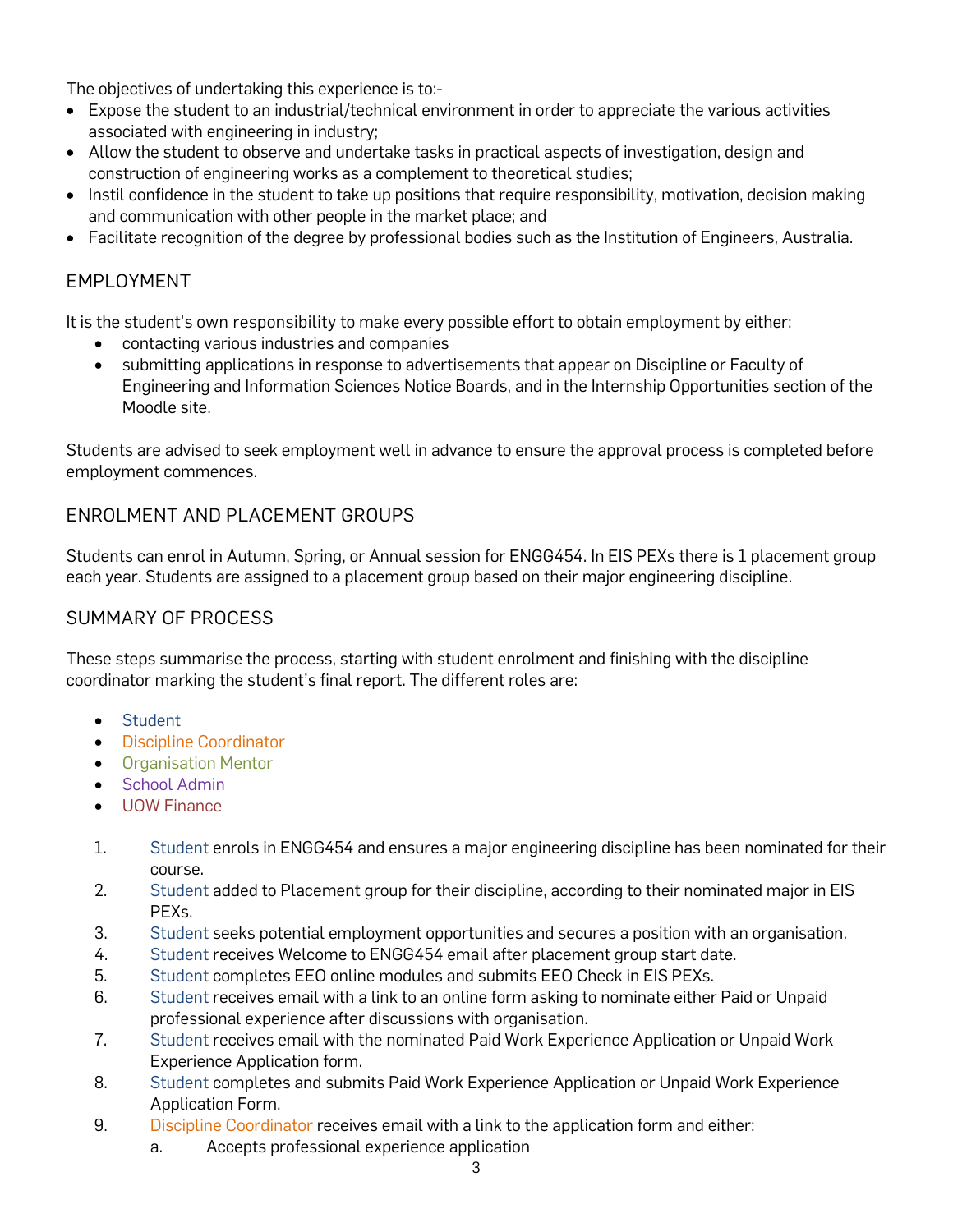- b. Requires more information before approving professional experience application Student must submit a new form
- c. Rejects professional experience application Student must submit a new form
- 10. School Admin receives an email with link to the application form and :
	- a. manually creates placement and allocates student to organisation and mentor in EIS PEXs
	- b. manually assigns form to Organisation mentor
- 11. If Unpaid, School Admin sends application form to UOW Finance for approval
	- a. UOW Finance attaches Certificate of Insurance
- 12. Organisation Mentor receives email with link to form and approves student's placement request by submitting form.
- 13. School Admin receives email with link to form approved from the organisation mentor.
- 14. School Admin manually approves placement and assigns workflows so
	- a. Student receives email with confirmation that placement is approved
	- b. Organisation mentor receives email with confirmation of placement and Certificate of Insurance attached if Unpaid.
- 15. Student starts placement, receives email with link to weekly diary.
- 16. Student receives email after 2 weeks in placement with reminder to complete weekly diary.
- 17. Student receives email when placement ends, with a link to a form titled 'Organisation Mentor Certificate of Service'.
- 18. Student writes final report, including weekly diary, and any documents or images attached to the diary.
- 19. Student attaches final report to the form titled 'Organisation Mentor Certificate of Service' and submits the form.
- 20. Organisation mentor receives email with a link to 'Organisation Mentor Certificate of Service' form. Organisation Mentor provides feedback regarding the report and the student's performance during the professional experience, and submits form.
- 21. Student receives email with a link to the feedback from the Organisation Mentor.
- 22. Student includes the feedback form in the final report and submits their report on Moodle, using either the Autumn or Spring submission portal.
- 23. Discipline Coordinator marks report and assigns Grade

### APPLICATION FOR APPROVAL

It is a requirement that employment be approved by the professional experience discipline coordinator using the online form assigned to students in EIS PEXs form. Approval MUST occur well in advance of taking up the employment. Students may undertake approved employment in another country, if they have the opportunity to do so.

### TRAINING

Students are advised to plan a program of training with the help and consent of a senior engineer of the organisation who should be a corporate member of the Institution of Engineers Australia, or equivalent, and who will act as a mentor. If necessary, this mentor will be contacted by the relevant discipline coordinator to ascertain the progress of the student.

Students must keep a weekly diary of various activities of the Professional Experience done over 12 weeks or equivalent. This weekly diary will be assigned as a form once your placement starts and can be accessed via EIS PEXs from the Forms tab. Images and documents can be uploaded to support the weekly tasks. This diary MUST be included in the final report, and can be saved as a pdf from EIS PEXs.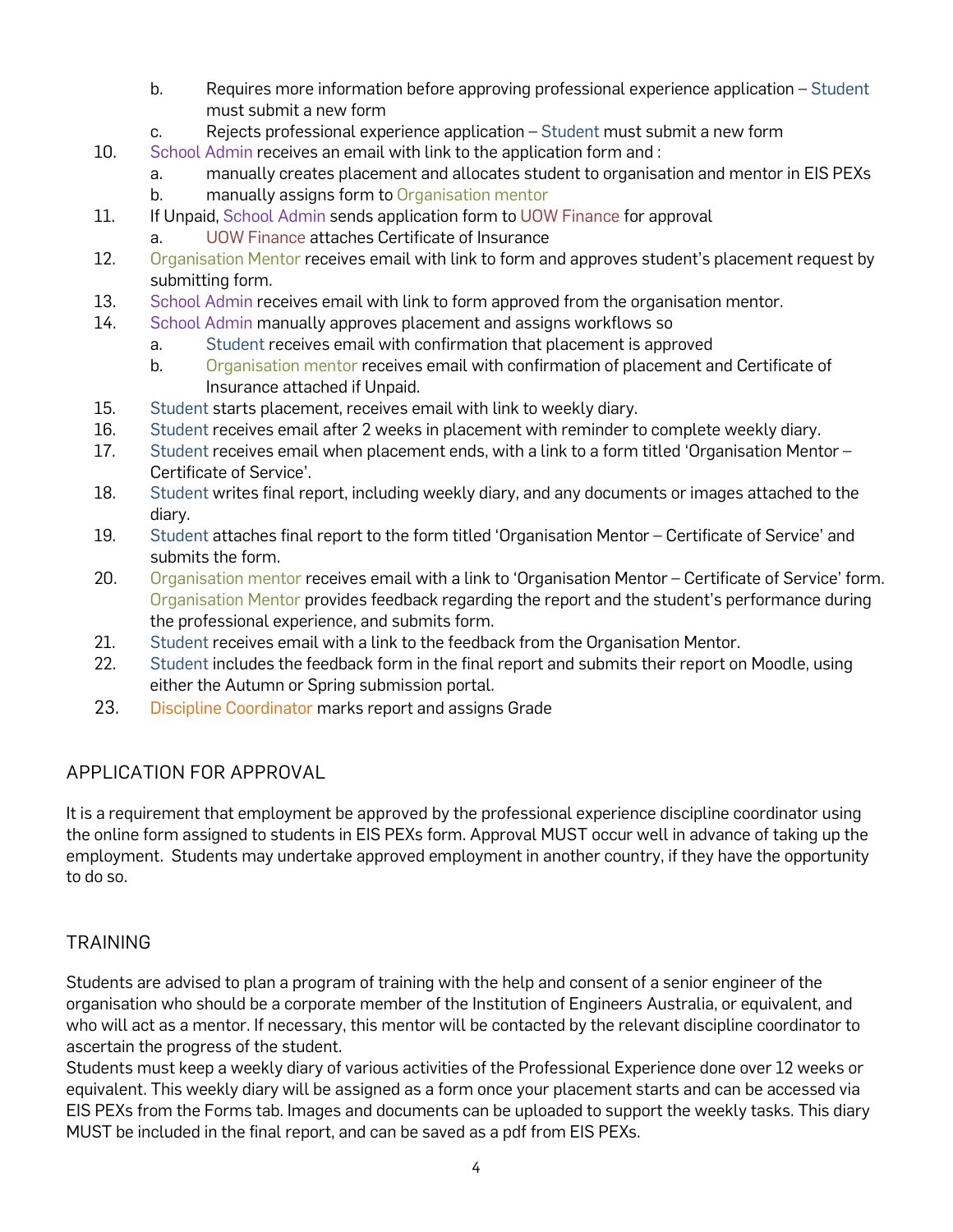#### REPORT

At the completion of the professional experience, the student is required to produce and submit an engineering report. This report must be processed on A4 size sheets, around 4,000 words in length (word count on title page). You must produce a title page which includes your name, organisation name, mentor name and project title, length of time you spent on the project. Illustrations and relevant photographs, computer programs and drawings may be added as an appendix to the main report. It is stressed that the report should be technical in nature and any relevant technical information must conform to SI Units.

The following information must be included in the report. A marking guide is available in the report submission portal on Moodle:

- Title Page providing student's name, student ID number, project name, word count and Professional Experience Coordinator's name;
- Paid Work Experience Application form or Unpaid Work Experience Application form (depending on which form is applicable) - detailing the organisation where the student worked, the position held, name and position of mentor and period of employment;
- Description and duration of work on the project(s), significant aspects of the student's activity on the project(s) assigned by the work mentor and the contribution of the student (provide evidence where possible);
- Student's personal evaluation of the organisation and the work force;
- Critical evaluation and comments by the student on the usefulness of the training and its relevance to university education;
- Safety and environmental procedures adhered to within the industry.
- Weekly diary of activities prepared in the duration of professional experience. The preferred location of this diary is in the Appendix of the PE Report. (Please note, this diary does not replace the 4000 word description/discussion of the professional experience in the PE Report)

### APPROVAL OF REPORT BY ORGANISATION MENTOR

It is a requirement that the organisation mentor completes the "Organisation Mentor -Certificate of Service" (see step 20 in the Summary of Process above). In the form, the mentor verifies the period of employment of the student and acknowledges that the report prepared by the student is a true representation of the activities undertaken. The mentor will rate the student's performance during the professional experience according to key attributes such as technical ability, cooperation, initiative, standard of work and conduct.

Once the "Organisation Mentor - Certificate of Service" is returned to the student with the mentor's comments and feedback, it is to be included in the final report.

If a student spends six weeks with one organisation in one year and a further six weeks with another the next year, aa "Organisation Mentor - Certificate of Service" form covering each period will be sent to the organisation mentor, and both need to be included in the final report.

#### SUBMISSION AND DUE DATES FOR SUBMISSION

All final reports MUST be submitted through the Moodle submission link for either Autumn or Spring.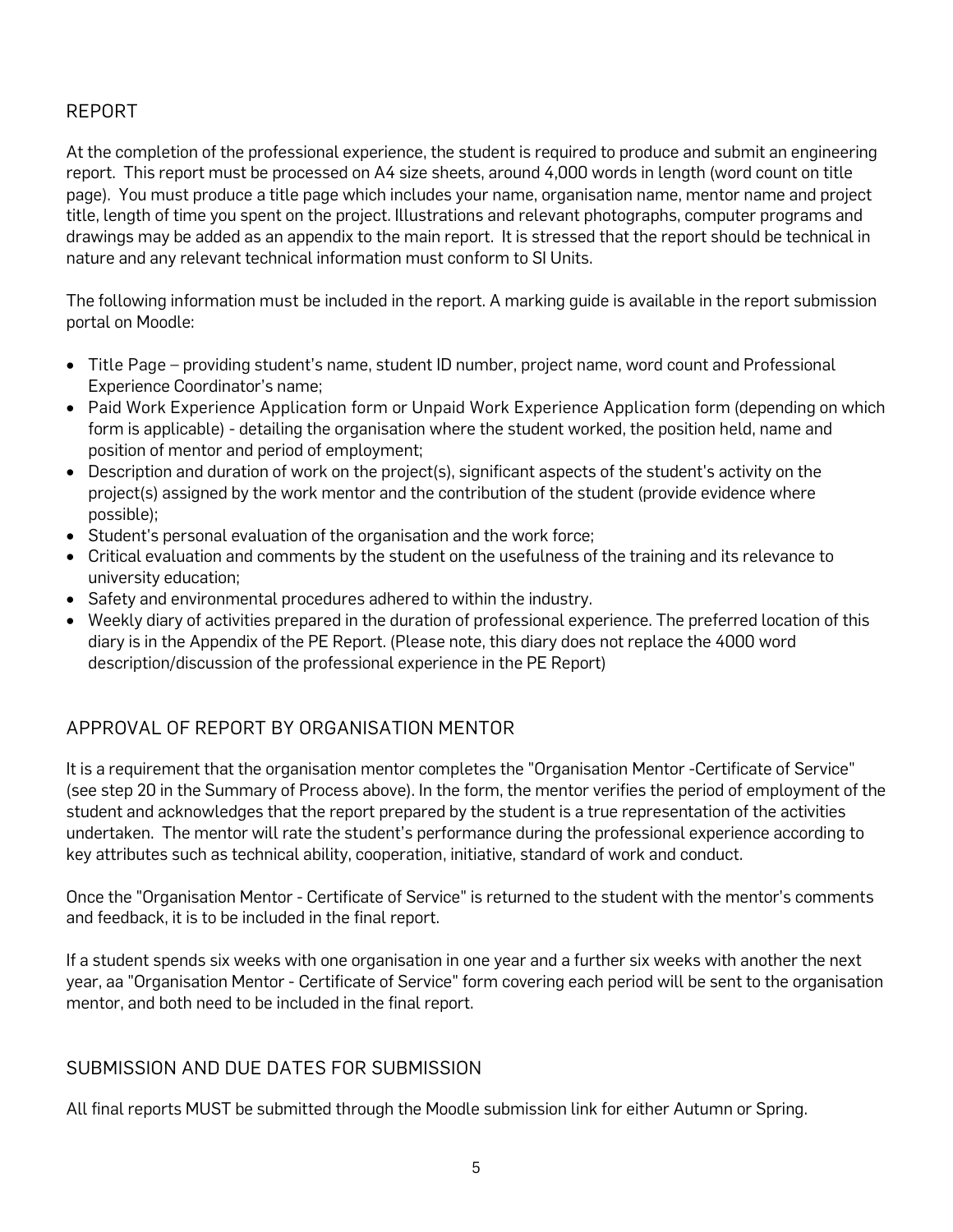Reports will be examined critically to evaluate the student's input and the results of the experience. Assessment will be made on the basis of the content, presentation and mentor's feedback. The following grades can be awarded, and students must check on the Moodle submission link for grades and feedback:

- Satisfactory
- Unsatisfactory Resubmit. The student is asked to amend the report and resubmit, or add an additional report
- Unsatisfactory Repeat The student is asked to repeat the professional experience for 12 weeks or less

Reports are due on the Friday of Week 5 of the session, check the Moodle submission link for the exact date. Reports can be submitted after this date, up to week 13 of the session but will be flagged as a late submission. Reports cannot be submitted after the cut-off date of week 13, so students must apply for an extension by contacting their discipline coordinators. Extension of the submission date will be given only under exceptional circumstances and provided the student has obtained the consent of the coordinator prior to the required submission date.

### PROFESSIONAL EXPERIENCE LIABILITY COVER

Please refer to thi[s document](https://documents.uow.edu.au/content/groups/public/@web/@fin/documents/doc/uow055111.pdf) for details of coverage in the Product Disclosure Statement for Personal Accident Insurance. If your professional experience is UNPAID, UOW Finance needs to approve the placement and a Certificate of Insurance will be issued to your organisation mentor upon approval. Please refer to the Summary of Process step 11 above.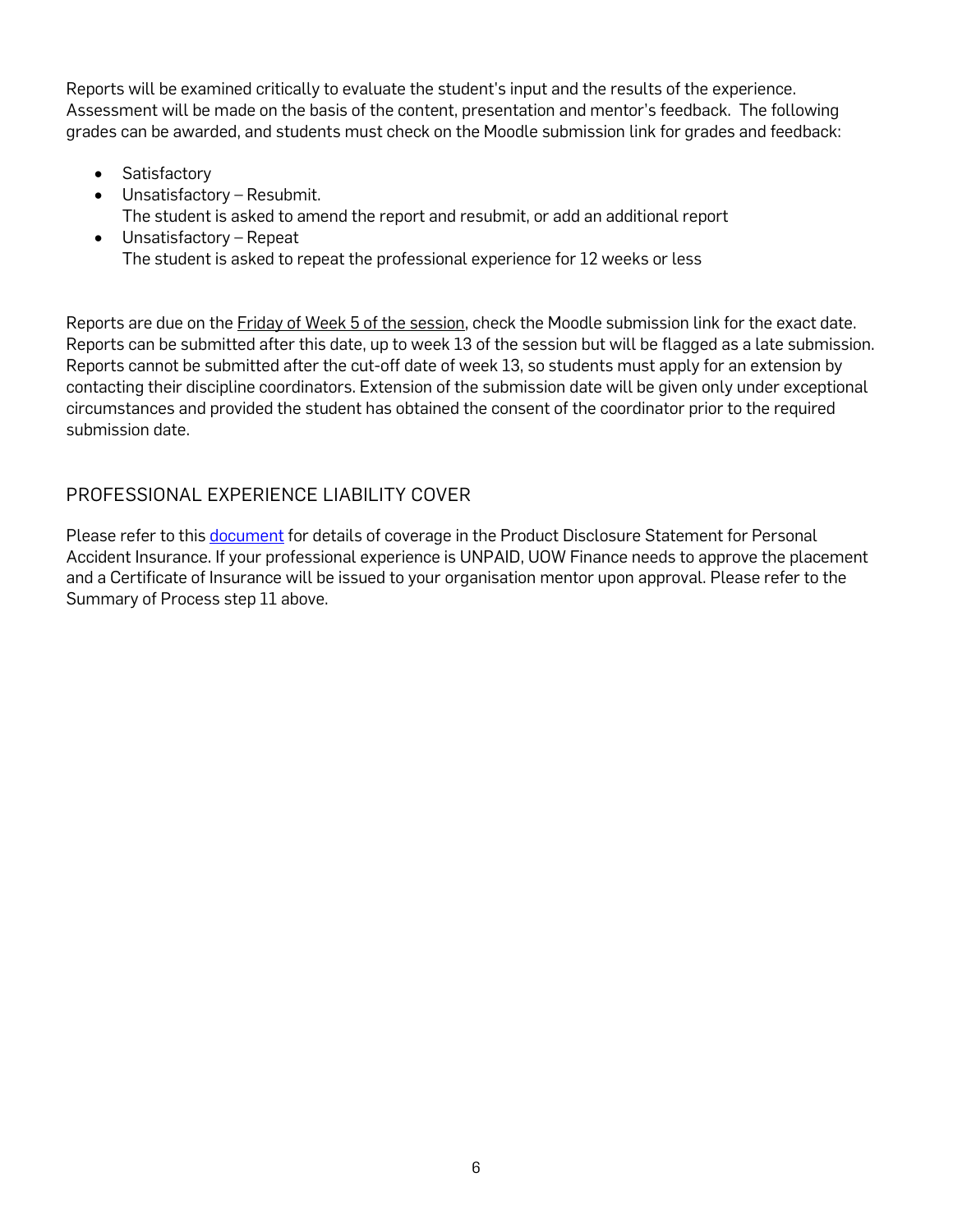#### PROFESSIONAL EXPERIENCE – STUDENT FLOWCHART

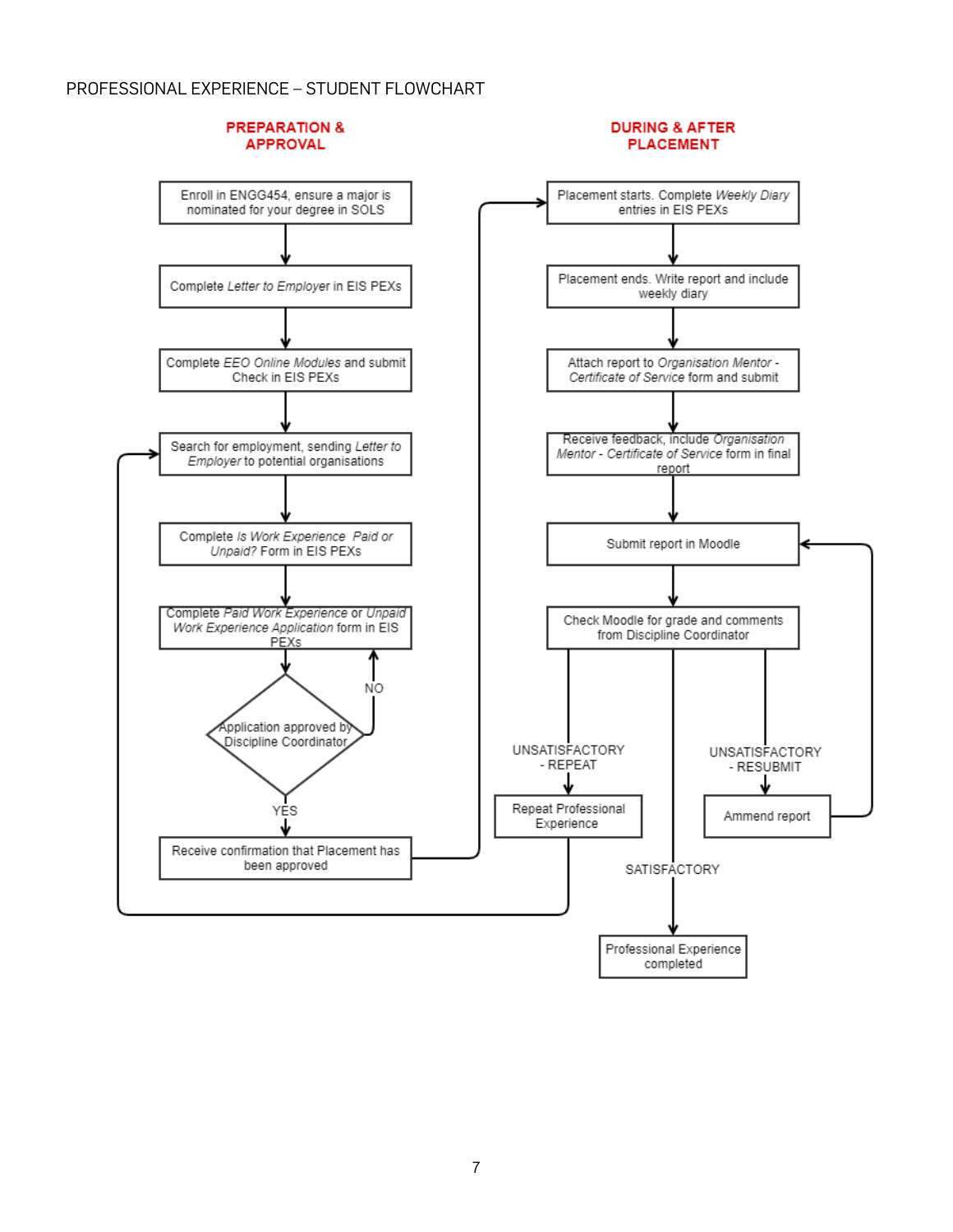## DISTRIBUTION OF FORMS

#### WHAT STUDENTS NEED TO DO

You need to ENROL in ENGG 454 Professional Experience and choose the appropriate instance i.e. autumn, spring or annual. You need to ensure you have nominated a major engineering discipline for your course.

"Letter to Employer"

This form, when required by the employer, to be completed, saved as a pdf and *presented to potential* organisations when seeking employment.

"Is Work Experience Paid or Unpaid?"

This form, to be completed, is to nominate the type of work you will seek approval for, either paid or unpaid. Once submitted, the correct approval form is assigned to you.

"Paid Work Experience Application"

This form, to be completed, is forwarded to your *Discipline Coordinator* for approval. If approved, the School Admin will receive it and create the placement request in EIS PEXs. If the Discipline Coordinator requires more information, or declines your application, you will need to complete and submit a new form.

"Unpaid Work Experience Application"

This form, to be completed, is forwarded to your *Discipline Coordinator* for approval. If approved, the School Admin will receive it and create the placement request in EIS PEXs. If the Discipline Coordinator requires more information, or declines your application, you will need to complete and submit a new form. The form will be forward to UOW Finance on your behalf for Insurance approval.

"Weekly Diary"

This form is to be completed each week, and saved during the duration of your professional experience. At the completion of your professional experience, save as a pdf and include in your final report.

"Organisation Mentor – Certificate of Service"

This form is to be completed by attaching your report and submitting. The form is forwarded to your Organisation Mentor to provide feedback and review your report. The form is returned to you to be included in the final report submitted on Moodle.